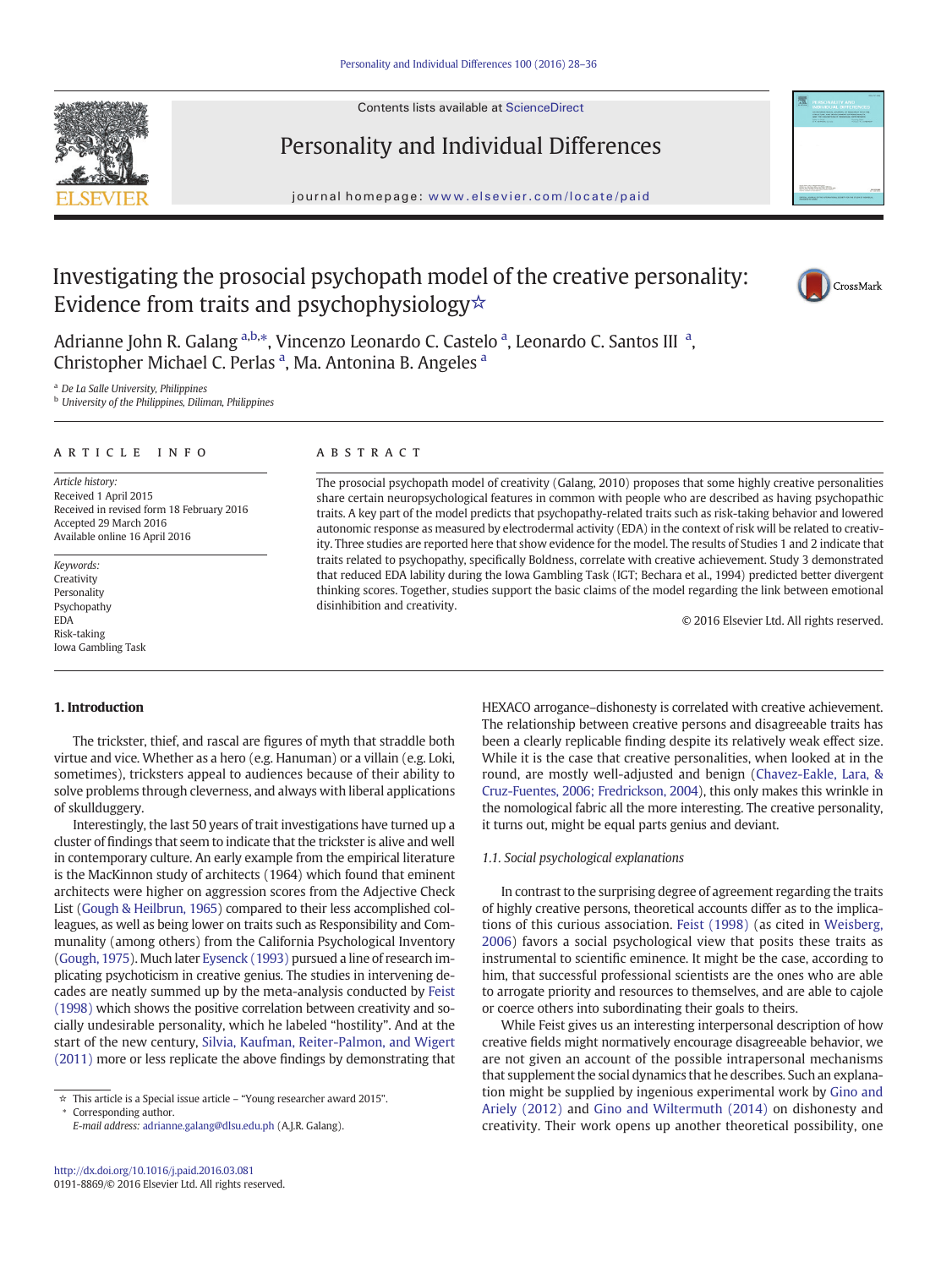that hinges upon the capacity for self-justification. In pointing out the link between rule-breaking and creativity, they have been able to claim that a mindset geared towards dishonesty (a kind of social rulebreaking) can encourage creative thinking, since achieving divergent, original results is often the outcome of going beyond some social or professional convention (e.g. cubism as an innovation in painting is a style that intentionally violates rules of visual representation and perspective). This of course, suggests some degree of conflation between imagination and deception, which is not entirely unlikely. Further, they have suggested a mechanism that implies that the act of justifying a falsehood is an inherently creative act, or at least would benefit from divergent thinking. Therefore, a creative mindset facilitates dishonesty by helping the person fabricate plausible explanations for a lie that makes them feel less culpable. Both of these mechanisms seemed to be confirmed in experiments where it had been demonstrated that you could prime dishonesty through creativity [\(Gino & Ariely, 2012](#page--1-0)), and, conversely, that you could prime creativity through dishonesty or rule-breaking [\(Gino & Wiltermuth, 2014](#page--1-0)).

## 1.2. Biopsychological explanations

The studies above on social processes and social cognitions rightly highlight the social nature of creative activity. However, they do not incorporate the implications of findings from personality trait studies, which strongly suggest that the phenomenon goes beyond dishonesty and is not merely situational. This is precisely the conceptual space explored by [Eysenck \(1993\)](#page--1-0) in formulating his biopsychological account of creative genius. It is readily apparent that his ideas are in the same tradition as that long line of investigations into creativity that approach it by way of psychopathology ([Weisberg, 2006\)](#page--1-0). Eysenck makes it clear that he does not think that mental disorder produces or is necessary for creativity. Instead, he puts forward a dispositional lack of inhibition at the cognitive and behavioral level that could account for both pathological traits and creative tendencies. Eysenck draws support from studies of schizophrenia, in which unusual ideation is a major cognitive feature. Here, persons form unlikely associations between seemingly unrelated concepts, which he called "broad associative horizon" [\(Eysenck, 1993](#page--1-0)). Pointing out that this parallels the kind of cognitive process often thought to underlie creative thinking ([Mednick, 1962](#page--1-0)), he goes on to propose that a common set of biological and cognitive features can lead to either high psychoticism (and therefore psychopathology) or to creativity, or, in many cases, to both. It was Eysenck who suggested that the operational equivalent of the broad associative horizon might be found in the phenomenon of latent inhibition ([Eysenck, 1993](#page--1-0)). Learning experiments in animals including humans have shown that previous learning, especially with regard to stimuli that are initially non-consequential, can hamper a later learning episode if the previously non-consequential stimuli was now relevant to what was supposed to be learned ([Lubow, Schnure, & Rifkin, 1976](#page--1-0)). A common structure in a mouse experiment is to expose the subject to a sound (the preexposed stimulus, PES) until it becomes habituated. At a later time, this same stimulus will be paired with an outcome (i.e. punishment or reward). In subsequent testing sessions, it will be observed that the efficiency of learning the stimulus–outcome association is reduced compared to mice that had no PES exposure prior to the punishment training episodes. It has long been observed that persons with schizophrenia reliably show diminished latent inhibition effects [\(Lubow & Gewritz,](#page--1-0) [1995\)](#page--1-0), but it was only with the work of [Carson, Peterson, and Higgins](#page--1-0) [\(2003\)](#page--1-0) do we get the first evidence that it is indeed related to creativity.

Taking its cue from the theoretical work of Eysenck and the more recent work on latent inhibition, the Prosocial Psychopath model was proposed as an attempt at an integrative explanation that could account for the constellation of socially undesirable traits, and also shed light on the nature of the creative personality [\(Galang, 2010\)](#page--1-0). From the perspective of the model, both creativity and traits like dishonesty and arrogance could be the result of atypical social conditioning, which has its origins in developmental neurobiology. The dopaminergic system, in particular, is implicated in the literature of both phenomena. Some of the basic cognitive processes thought to underlie creative ideation, such as latent inhibition ([Carson et al., 2003](#page--1-0)), have been shown to be strongly diminished by dopamine ([Lubow & Gewritz, 1995\)](#page--1-0), something that [Eysenck \(1993\)](#page--1-0) clearly saw as having significant implications (remember that Eysenck thought that diminished latent inhibition helps explain the "broad associative horizon").

One thing in particular that the Prosocial Psychopath model adds to Eysenck's account is an explanation of how less socially-agreeable traits and creative tendencies might originate from common neuropsychological features. It does this by conceptualizing both as outcomes of disinhibition processes. While the case for cognitive disinhibition in creative personalities has already been made by [Eysenck \(1993\)](#page--1-0) and others [\(Carson et al., 2003; Mednick, 1962\)](#page--1-0), the novel claim is that in some cases this could also be concomitant with emotional disinhibition. Work on the neurobiology of behavior and decision-making indicates that affective mechanisms of inhibition are intimately tied to social learning processes [\(Damasio, 1994; Raine, 1997; Raine & Venables,](#page--1-0) [1981\)](#page--1-0). Theoretically, a more disinhibited emotional disposition could lead to a personality that is less conditioned into following socially acceptable norms. This manifests either as bold risk-taking or callous antisocial behavior, which interestingly are hallmarks of the psychopathic personality ([Hall et al., 2014; Patrick, Fowles, & Krueger,](#page--1-0) [2009](#page--1-0)).

A major link that ties cognitive and emotional disinhibition together with creativity is the dopaminergic system, which is suspected to play a role in the mechanisms described above (Bechara, H. Damasio, A. R. Damasio 2001, as described in [O'Carroll & Papps, 2003\)](#page--1-0) and also in the orienting response involved in both novelty and reward learning [\(Arias-Carrión & Pöppel, 2007](#page--1-0)). It is telling that the hypothesis just described is borne out by consistent findings that dopamine agonist therapy in Parkinson's patients is associated with both increased risktaking on the one hand [\(Avanzi et al., 2008; Voon et al., 2007\)](#page--1-0), and sudden propensity for creative activity on the other [\(Inzelberg, 2013;](#page--1-0) [Schrag & Trimble, 2001; Walker, Warwick, & Cercy, 2006](#page--1-0)). In addition, hypersexuality has been consistently observed in Parkinson's patients undergoing dopamine agonist therapy [\(Klos, Bower, Josephs,](#page--1-0) [Matsumoto, & Ahlskog, 2005; Vogel & Schiffter, 1983\)](#page--1-0). This is notable since it has been argued elsewhere that creativity (in the arts at least) might be a courtship strategy that leads to mating success ([Miller,](#page--1-0) [2001; Nettle & Clegg, 2006\)](#page--1-0). Although the Prosocial Psychopath model has not yet articulated any explicit evolutionary claims, the interconnections between psychopathy and hypersexuality as mating strategy [\(Kastner & Sellbom, 2012](#page--1-0)) would seem relevant to any further theorizing.

The studies reported below represent our initial attempts to specifically link psychopathy-related personality and psychophysiological traits with creative tendencies. In particular, our objectives were to replicate the correlations with creative achievement using scales that specifically tap psychopathy-related traits and determine if, as predicted by the model, traits relating to emotional disinhibition would be associated with creativity. Further, we wanted to investigate whether these associations would also be observable in nonquestionnaire data, which would be especially relevant to the biopsychological claims of the model.

# 2. Study 1

We sought to replicate the findings in the personality trait literature regarding the association of socially-undesirable traits with creative achievement by focusing on the Dark Triad traits of Machiavellianism, Narcissism, and Psychopathy ([Paulhus & Williams, 2002](#page--1-0)). These personality dimensions are thought to be roughly orthogonal, but have also shown substantial overlaps with each other and with Big Five